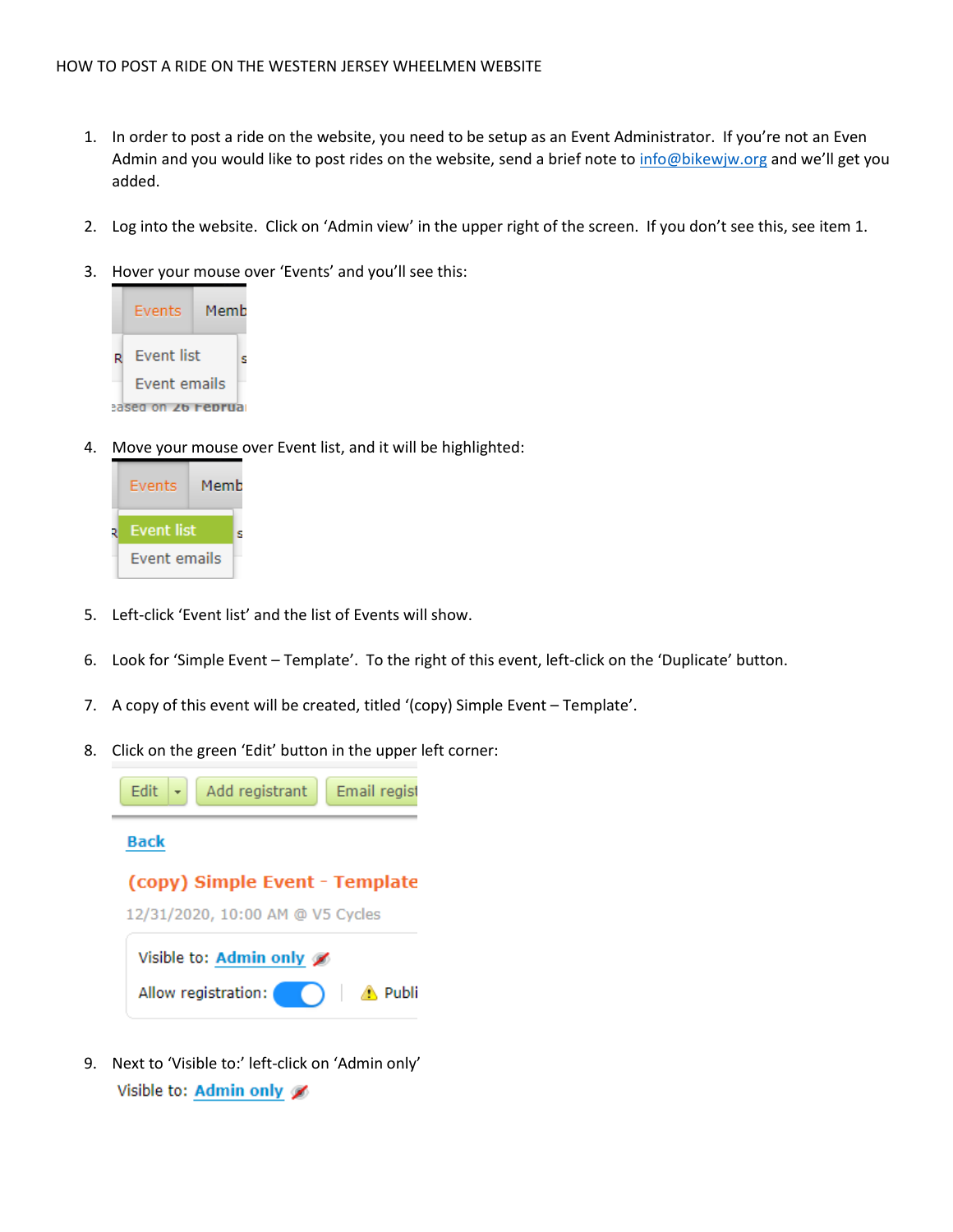## 10. Change from 'Admin only' to 'Public' **Event access permissions**



Click 'Save' at the bottom to save this change.

11. Under 'Basic information', enter the Ride Title. The Ride Title should start with the ride category (A, B, C, D) followed by distance, the terrain category and then a short name for the ride.

| Title   C34 T2 V5 to Plateau |
|------------------------------|
|                              |

The sample here is for a 34-mile C ride with rolling hills. For a description of ride categories go to: <https://westernjerseywheelmen.wildapricot.org/Ride-Categories>

12. Next, in the 'Tags' box, delete the 'eventsetuponly' tag and click on the appropriate tag for the ride (a ride, b\_ride, etc.). This will apply the appropriate color coding when the ride is viewed on the Event Calendar.

| Tags   c_ride |                                                       |  |  |
|---------------|-------------------------------------------------------|--|--|
|               | Type or click on existing ta                          |  |  |
|               | can use spaces within tags<br>a_ride, b_ride, c_ride, |  |  |

- 13. Enter the starting location for the ride.
- 14. Enter the Start Date and time. In almost all cases, leave the End Date and Time blank.
- 15. Everything else on the left side of the screen can be left blank.
- 16. On the ride side of the screen change the ride title from the sample (C34 T2 to Plateau) to the ride title you entered previously. This is done for the convenience of ride participants.
- 17. Delete all of the red text up to the 'Ride description' heading. Enter a description of the ride including points of interests, planned rest stops, policy on Drops. (This only really applies to A and B rides. C and D rides should always be 'No Drop' but it's best to state that in the Ride Description.) Leave 'Helmets mandatory' and 'Front/rear flashers recommended' alone.
- 18. For Ride Start, enter the starting location for the ride. This is duplicated on the left of the screen, but it's for the convenience of ride participants
- 19. In the 'Ride Leader' section, replace the sample contact information with your personal contact info. If you don't want to include contact info, then delete this section. To update your email address, delete the sample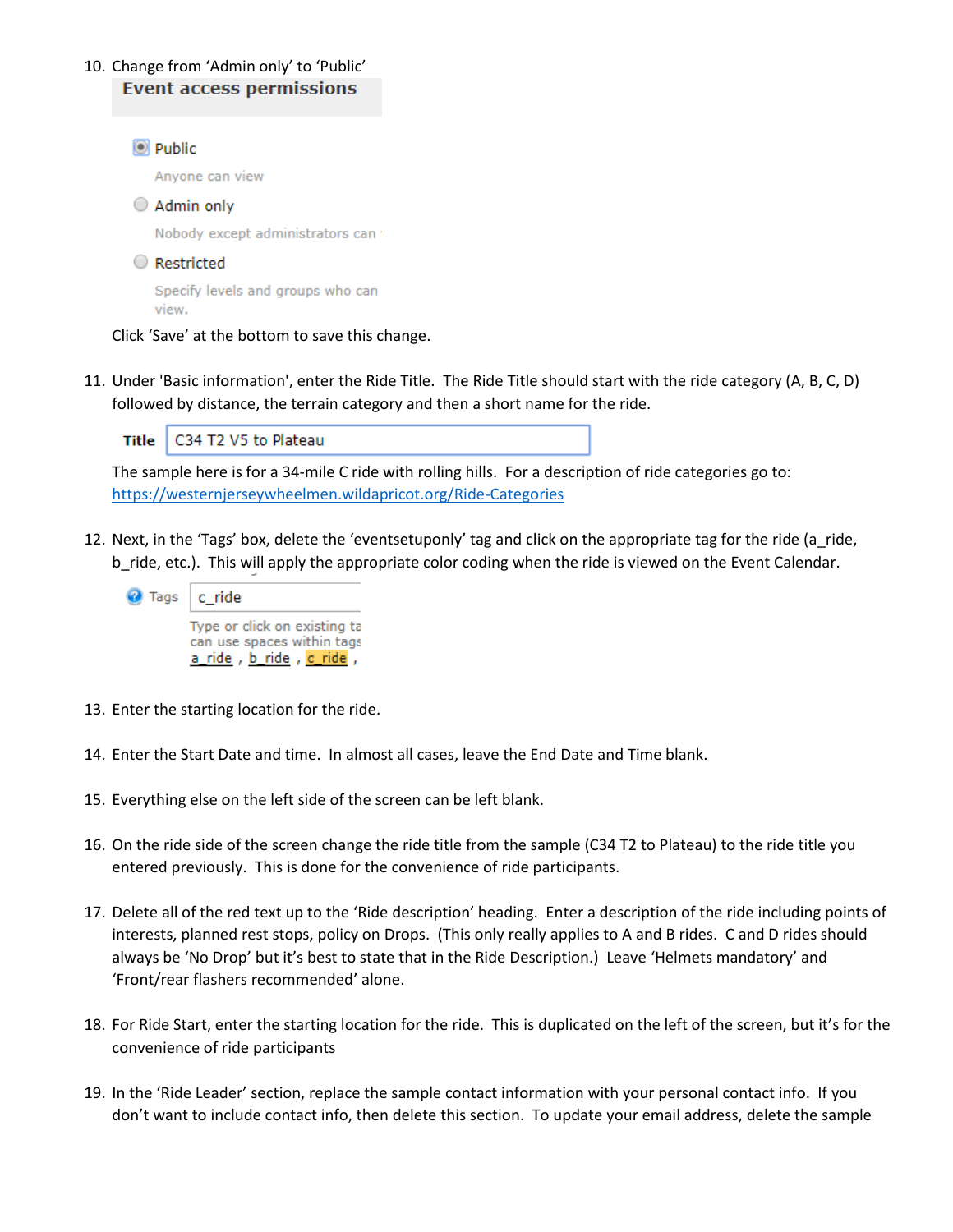email address.

## email: mailto:xxxxxx@comcast.net

Then, in the tools section under the 'Description' section, locate the 'Link' tool button:



Click on the 'Link' button and left-click on 'Edit Link':



Replace the sample email address with your email address:

| <b>Website/Email</b>                                                                   | Site page | <b>Event</b> |  |  |  |
|----------------------------------------------------------------------------------------|-----------|--------------|--|--|--|
| Website URL or email                                                                   |           |              |  |  |  |
| mailto:xxxxxxx@qmail.com                                                               |           |              |  |  |  |
| Website address (URL) e.g. www.example.com OR email<br>address e.g. john.doe@email.com |           |              |  |  |  |

Then left-click the 'Apply changes' button at the bottom of the screen. Replace the phone number with your cell phone number.

20. In the 'Ride Route' section, if you don't want to include a ride link then delete this section. Otherwise, go to another browser window and copy the route URL for your route from RWGPS or Garmin to your clipboard (highlight the entire URL and press CTRL-C). Delete the sample link. Then use the 'Link' tool button you used in Step 19. Click on the 'Link' button and left-click on 'Edit Link':



Replace the sample URL with the URL for your ride: